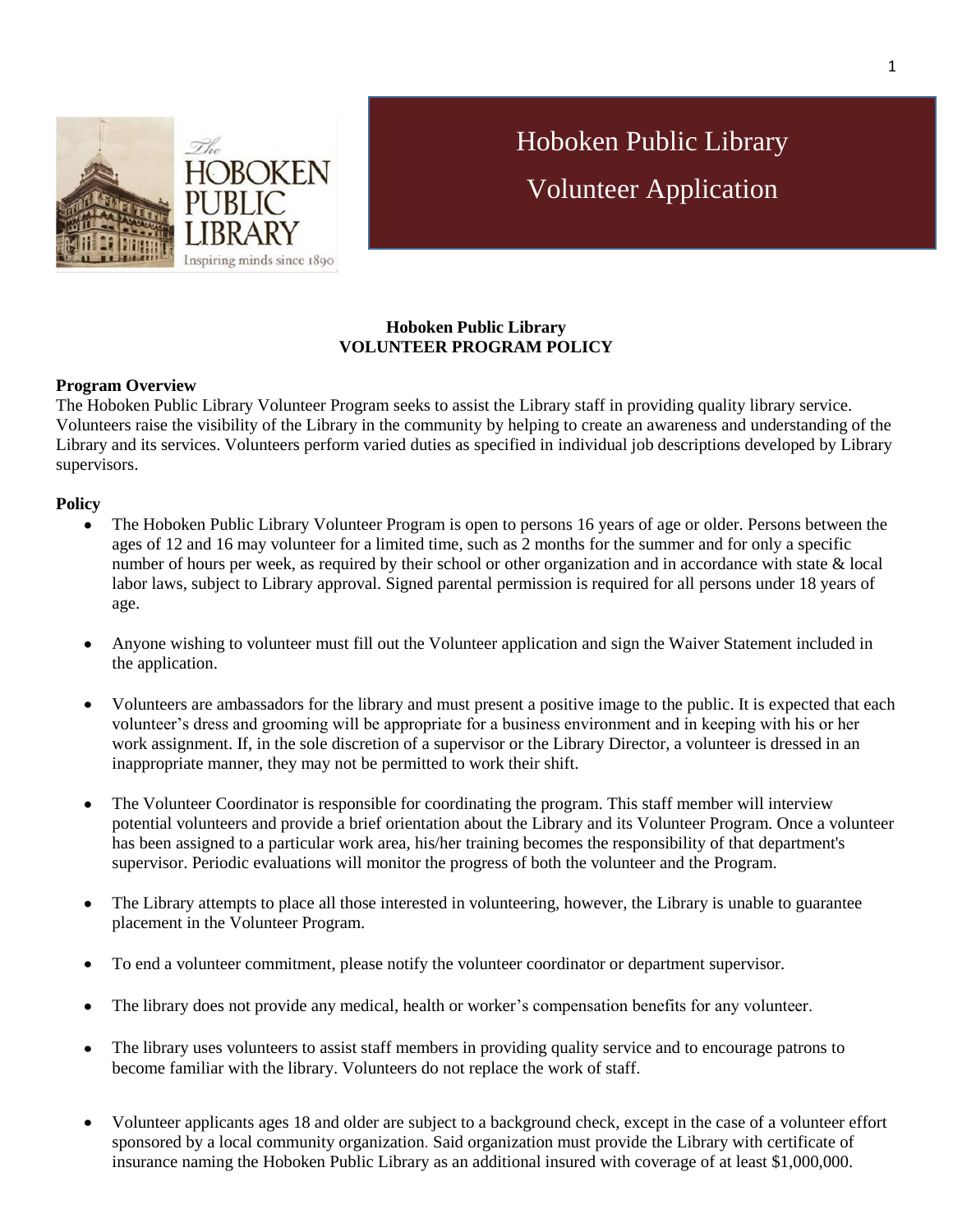The Library and its staff members appreciate that volunteers are giving their own time and effort to assist the Hoboken Public Library. The Volunteer Program operates under the auspices of the Hoboken Public Library Board of Trustees and the Library Director.

# **Volunteer Application**

| <b>Contact Information</b> |  |
|----------------------------|--|
| Name                       |  |
| <b>Street Address</b>      |  |
| School (If applicable)     |  |
| City, State, ZIP Code      |  |
| Phone (Day)                |  |
| Phone (Evening)            |  |
| <b>E-Mail Address</b>      |  |

### **Availability**

During which hours are you available for volunteer assignments?

| Morning                          | Afternoon | Evening         |
|----------------------------------|-----------|-----------------|
| Monday                           | Tuesday   | Wednesday       |
| Thursday                         | Friday    | Saturday/Sunday |
| Regularly each week for<br>hours |           |                 |
| Work on a Special Project        |           |                 |
| (ex. Book sale)                  |           |                 |

### **Interests**

.

Please indicate if you have a preference for the type of work or library department of interest. (While we will try to place volunteers based on your area of interest, we may not always be able to accommodate your request.)

### **Special Skills /Qualifications/Preferences**

Summarize special skills and qualifications you have acquired from employment, previous volunteer work, or through other activities, including hobbies or sports.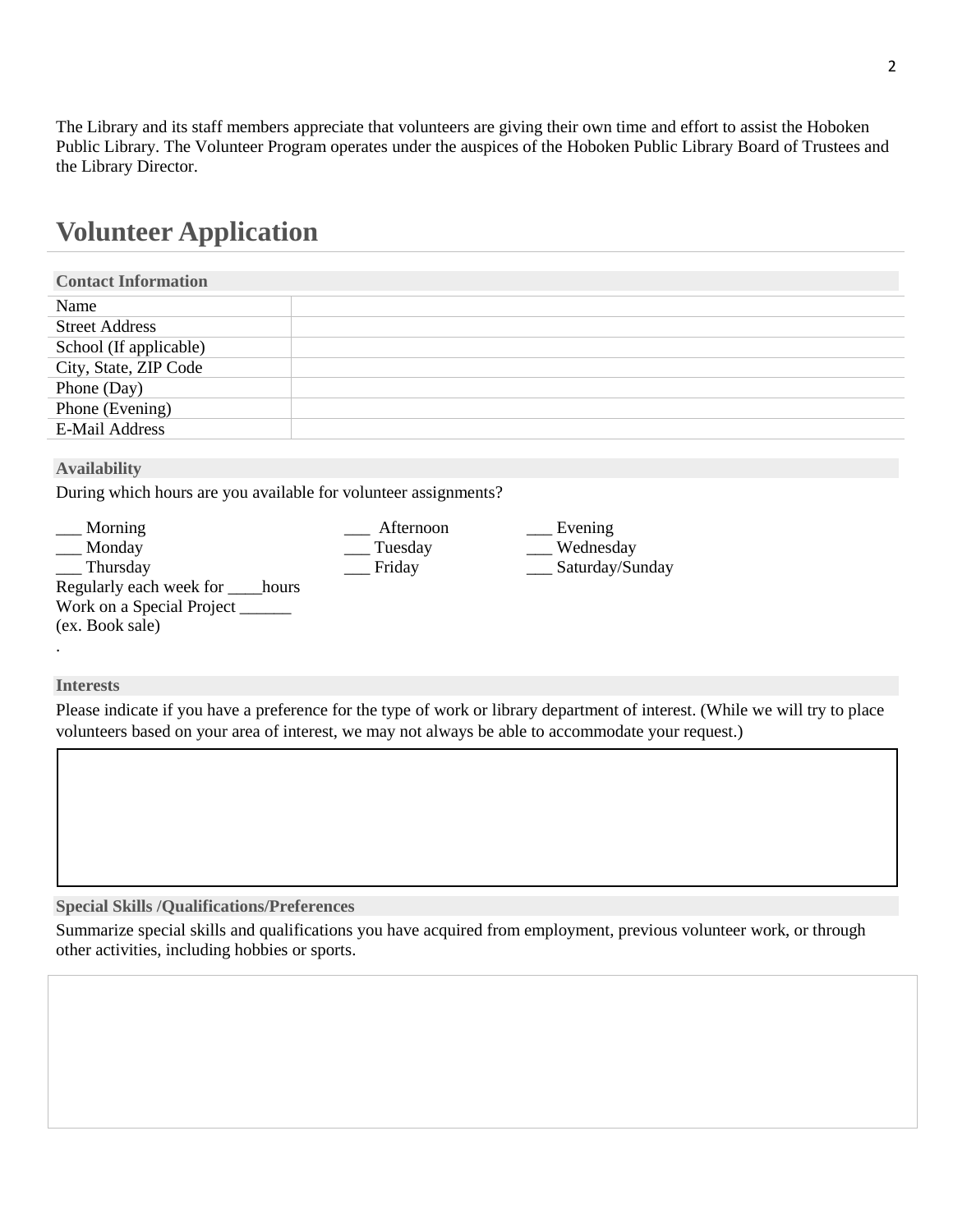**Previous Volunteer Experience**

Summarize your previous volunteer experience.

Some library work involves physical exertion, standing or close visual work. Please list any physical limitations that might affect your volunteer placement.

**\_\_\_\_\_\_\_\_\_\_\_\_\_\_\_\_\_\_\_\_\_\_\_\_\_\_\_\_\_\_\_\_\_\_\_\_\_\_\_\_\_\_\_\_\_\_\_\_\_\_\_\_\_\_\_\_\_\_\_\_\_\_\_\_\_\_\_\_\_\_\_\_\_\_\_\_\_\_\_\_\_\_\_\_\_\_\_\_\_\_\_\_\_\_\_**

**\_\_\_\_\_\_\_\_\_\_\_\_\_\_\_\_\_\_\_\_\_\_\_\_\_\_\_\_\_\_\_\_\_\_\_\_\_\_\_\_\_\_\_\_\_\_\_\_\_\_\_\_\_\_\_\_\_\_\_\_\_\_\_\_\_\_\_\_**

| <b>REFERENCE</b>                                                                                               |  |  |
|----------------------------------------------------------------------------------------------------------------|--|--|
|                                                                                                                |  |  |
| RELATIONSHIP: VALUE AND A CONSTRUCT A CONSTRUCTION OF THE CONSTRUCTION OF THE CONSTRUCTION OF THE CONSTRUCTION |  |  |
|                                                                                                                |  |  |
| <b>Person to Notify in Case of Emergency</b>                                                                   |  |  |
| Name                                                                                                           |  |  |
|                                                                                                                |  |  |

| <b>Street Address</b> |  |
|-----------------------|--|
| City, ST, ZIP Code    |  |
| Home Phone            |  |
| Work Phone            |  |
| E-Mail Address        |  |

**Agreement and Signature**

I hereby agree to not make any claim or demand or to institute, press or in any way aid any claim demand action or causes of action or legal proceeding of whatever nature against the Hoboken Public Library or Hoboken Public Library Board of Trustees for, on account of, or in any way growing out of any and all injury I may suffer while rendering volunteer services to the Library or resulting from my performance of volunteer services to the Library that are not caused by or the result of the negligence of the Library, Library staff or other city employee. By submitting this application, I affirm that the facts set forth in it are true and complete. I understand that if I am accepted as a volunteer, any false statements, omissions, or other misrepresentations made by me on this application may result in my immediate dismissal.

| Name (printed) |  |
|----------------|--|
| Signature      |  |
| Date           |  |

**Our Policy**

It is the policy of this organization to provide equal opportunities without regard to race, color, religion, national origin, gender, sexual preference, age, or disability.

Thank you for completing this application form and for your interest in volunteering with us.